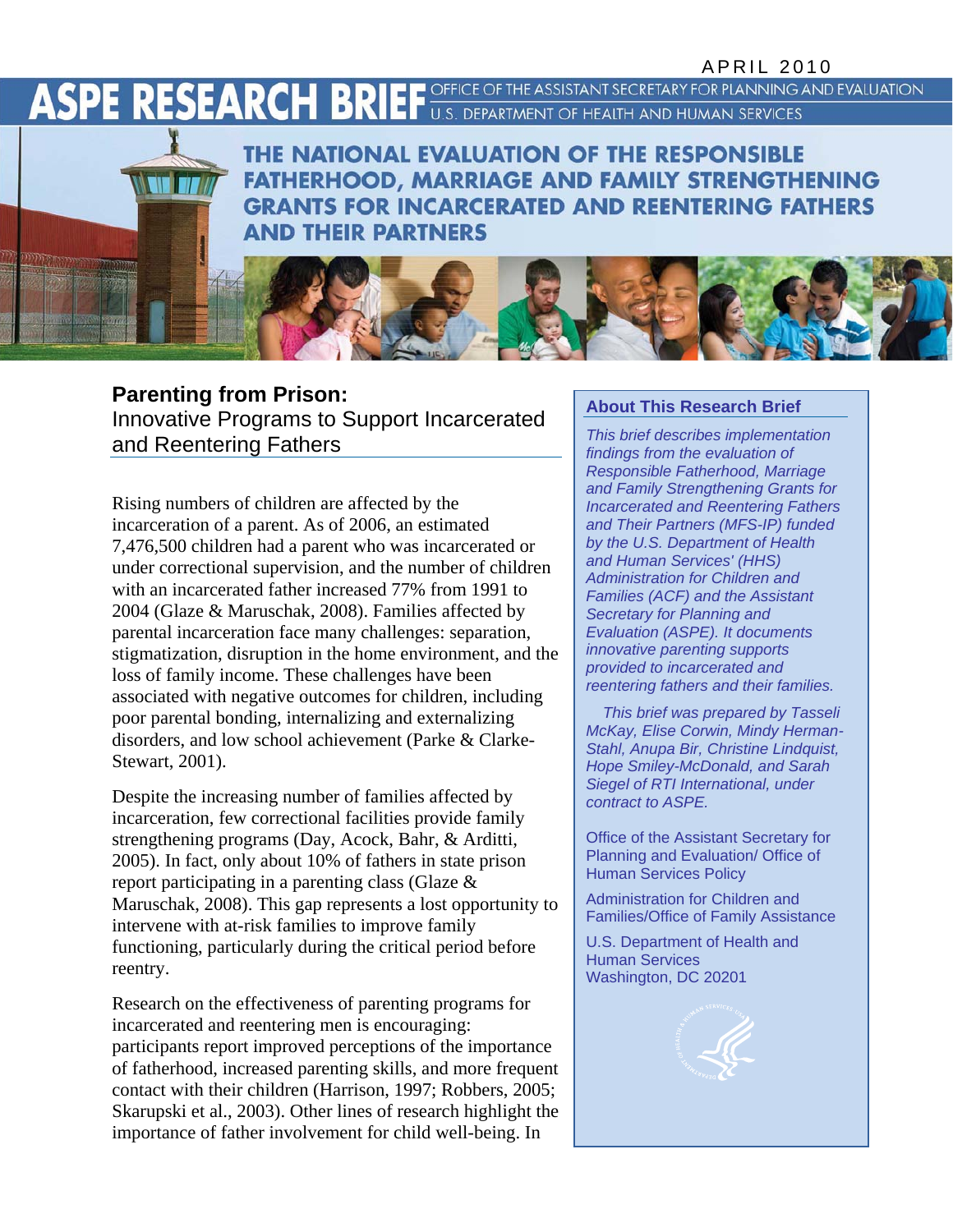general, children with involved fathers are less likely to drop out of school, use drugs and alcohol, commit crimes, and become teenage parents (Mbwana, Terzian, & Moore, 2009). When fathers do not reside in the home, the quality of the co-parenting relationship and financial support from the father are still critical for positive child outcomes (Bronte-Tinkew et al., 2007). Most incarcerated fathers will be released back into the community, typically after serving 4 years or more in prison (Mumola, 2000), and research suggests that positive family relationships reduce the risk of recidivism (Visher & Travis, 2003). Thus, these fathers need skills and opportunity to establish positive contact with their children and co-parents during incarceration and to improve their chances for healthy family functioning upon release.

## **A New Approach:** The Marriage and Family Strengthening Grants for Incarcerated and Reentering Fathers and Their Partners

This brief describes efforts of the national MFS-IP initiative to build collaborations between the criminal justice system and human service agencies to provide family support services to incarcerated fathers, their children, and their co-parents. These grants fund efforts to strengthen father-child bonds through parenting, co-parenting, and relationship-building classes; childfriendly visitation; communication support; and auxiliary services. Eleven of the 12 MFS-IP grants provide parenting as well as couple support.

Grantees combine established approaches to parenting skills training with innovative efforts to improve relationships between co-parents and increase father-child contact during incarceration. Recognizing the importance of material stability for successful parenting, many programs also work to address their participants' vocational, financial, and housing needs through education, case management, and job placement assistance. Participation in all programs is voluntary. Furthermore, in the interest of protecting children and preventing domestic violence, many programs impose exclusion criteria that limit the participation of fathers convicted of sex offenses or child abuse, or of those subject to protective orders prohibiting contact with their coparents or children.

We draw on data from a **national implementation evaluation** of these grantees, including site visits and interviews with key stakeholders from the MFS-IP programs during Years 1 to 3 of program delivery. We also present preliminary, descriptive data from baseline interviews with incarcerated fathers and co-parents involved in a **multisite, longitudinal impact study**. While programs funded under this mechanism will continue serving families through September 2011, this brief describes their efforts through Year 3 of the grant period (ending September 2009).

# **What Do Fathers Need to Know?** Curriculum Choices for Parenting Skills

Parenting program content must be perceived as salient and relevant for fathers to stay engaged. Grantees selected a wide variety of parenting curricula for use with the incarcerated and formerly incarcerated fathers they served; however, the curricula generally included a core set of common topics, such as

- the importance of father involvement,
- communication with children and other family members,
- child development,
- discipline techniques, and
- anger management.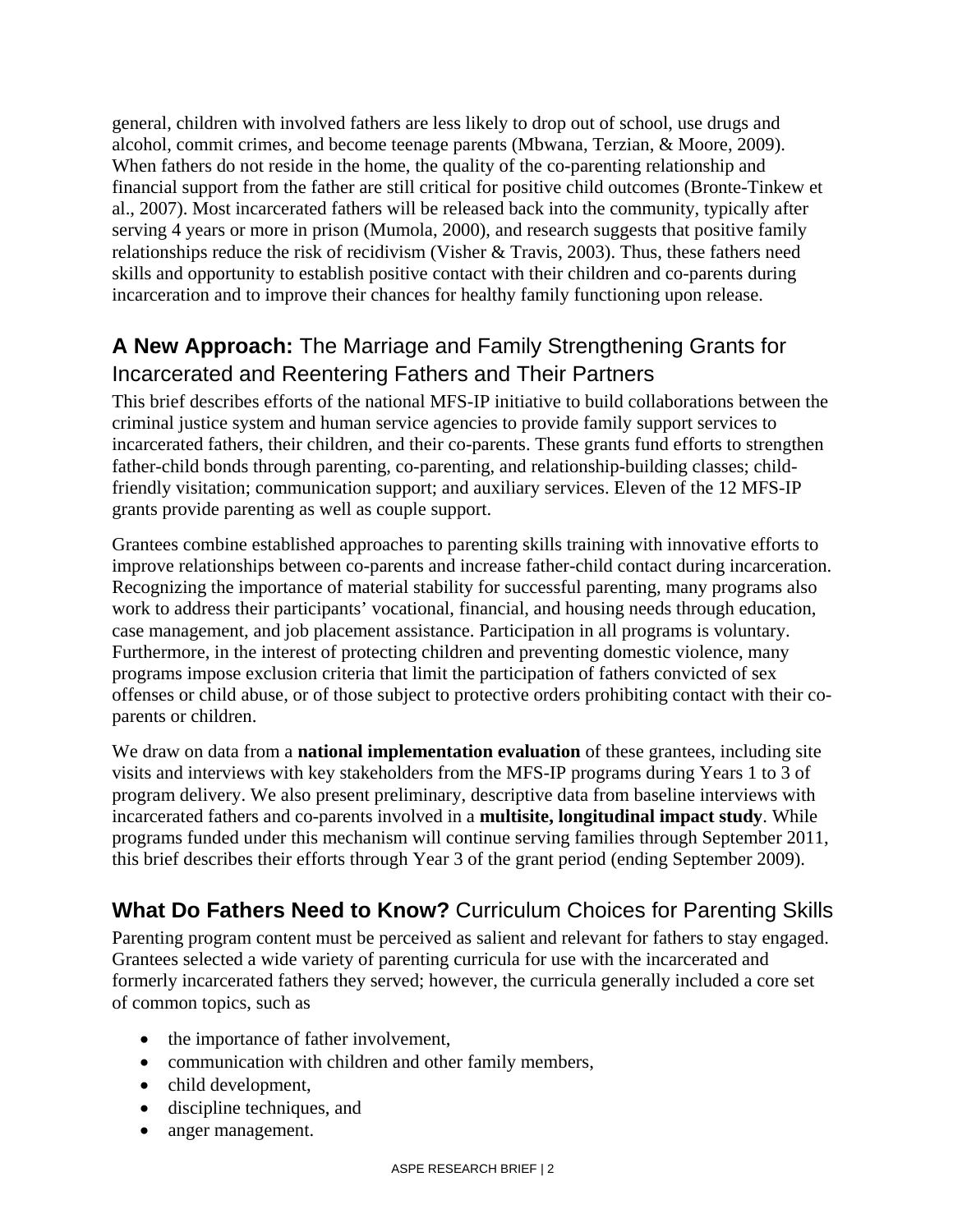One of the greatest challenges MFS-IP grantees encountered was identifying parenting skills curricula that addressed the unique issues shaping parenting for men involved in the correctional system. Most MFS-IP grantees used commercially available parenting courses that were not specifically developed for use with a justice-involved population. Grantees using such curricula often made modifications to ensure sensitivity to issues of incarcerated men. For instance, the **New Jersey Department of Corrections** adapted *Active Parenting Now* for use in joint classes with incarcerated fathers and their co-parents. Based on the psychological theories of Alfred Adler, the course emphasizes the importance of encouragement and authoritative (as opposed to autocratic or permissive) parenting. It is aimed at cultivating children's self-esteem, cooperation, and responsibility; topics include recognizing the goals of behavior, natural and logical consequences, family meetings, power struggles and problem-solving skills, encouragement, and stimulating independence. The **Council on Crime and Justice**  (Minnesota) developed an adapted version of *Families in Focus*—a curriculum designed to support positive social and behavioral development among children identified as high risk—for use with incarcerated fathers and their families.

Some grantees implemented commercially available curricula without making major adaptations. *24/7 Dads*, used by the **Indiana Department of Correction** and the **Shelby County Division of Corrections** (Tennessee), aims to help men develop the attitudes, knowledge, and skills they need to get and stay involved with their children. Key topics include handling and expressing emotion, masculinity, and discipline. The program also guides men through the process of evaluating their own parenting skills and fathering role models. *Love and Logic*, chosen by the **Oakland Livingston Human Service Agency** (Michigan) for use with men on community supervision and their partners, trains parents in techniques to set clear limits, help children learn from their mistakes, and share control by offering small choices.

Two grantees chose curricula specifically designed for incarcerated fathers. *InsideOut Dad* is a fatherhood reentry program used by the **Maryland Department of Human Resources** and the **Shelby County Division of Corrections** (Tennessee) to connect incarcerated fathers with their families in preparation for release. Topics include emotional self-management, communication, and fathering while incarcerated. *Long Distance Dads*, taught in state prisons by **Lutheran Social Services of South Dakota**, assists incarcerated men in becoming more involved and supportive fathers. Adaptable to a variety of institutional time schedules, the curriculum focuses on universal aspects of fatherhood as well as unique challenges facing incarcerated fathers, such as fulfilling parenting responsibilities while confined, parenting upon release, and understanding the effects of incarceration on families.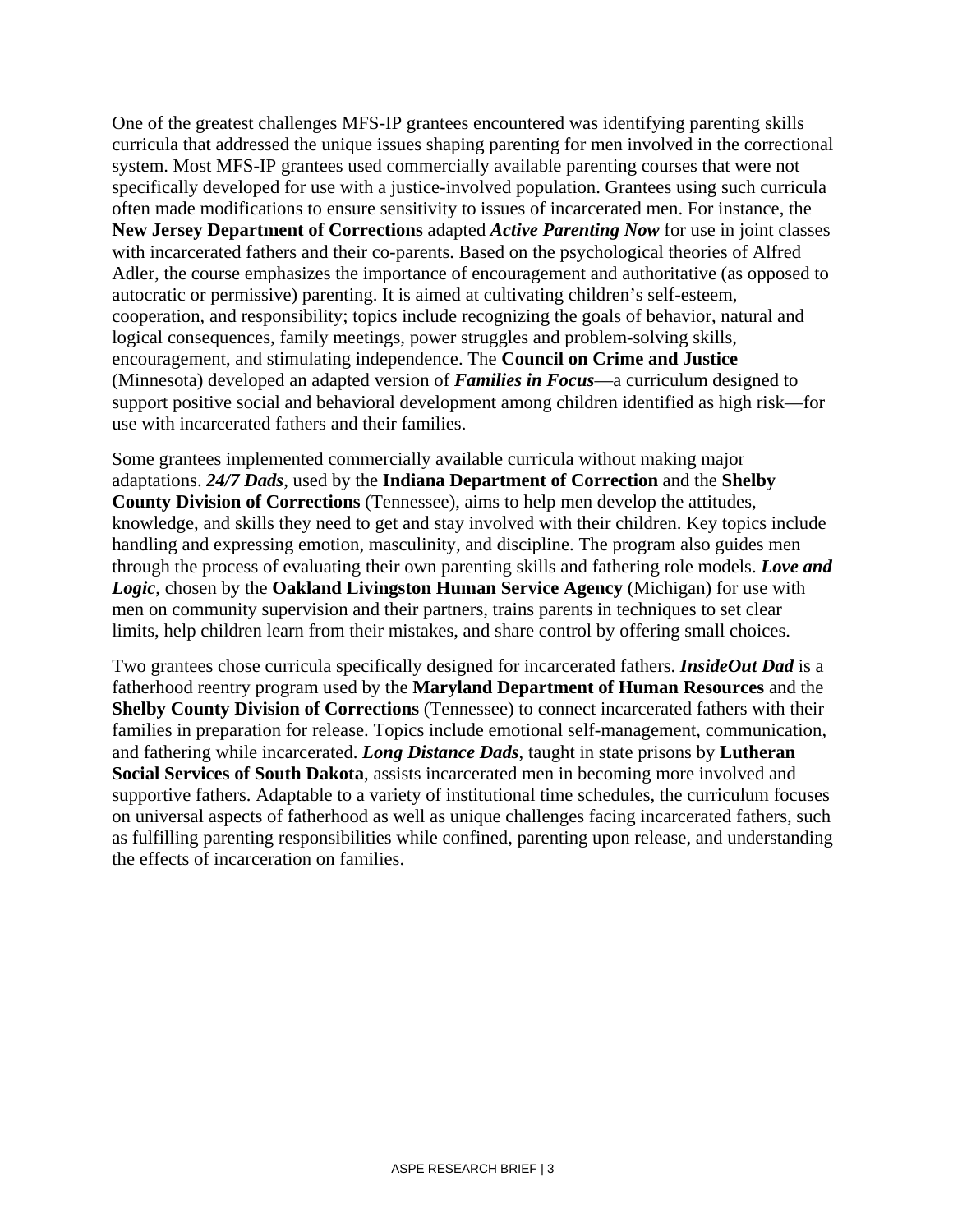Finally, four grantees implemented original, inhouse parenting curricula as part of their MFS-IP– funded work. *Keeping FAITH*, developed by the **RIDGE Project** (Ohio) founders, focuses on teaching men how to father from inside prison. Special topics include giving advice to children without being controlling and coping with children who have difficulty communicating. *Back to the Family*, developed by **Centerforce** (California) and APPLE FamilyWorks with extensive input from incarcerated fathers, includes modules on child development, communication styles, co-parenting relationships, and rebuilding trust with children and their caregivers. **Child and Family Services of New Hampshire**, working in close partnership with the **New Hampshire Department of Corrections**, designed *Fathers Connecting with Children* to meet the specific needs of fathers within 2 years of release. The course guides participants in working through a set of parenting scenarios designed to prepare them for reuniting with their children. The **Osborne Association** (New York) collaborated with incarcerated fathers and academic experts in the field of incarceration and parenting to create its 16-week *Basic Parenting* curriculum, which supports men in parenting effectively from prison regardless of the length of their incarceration.

# **Not Just a Lecture:** Course Delivery status by the Substance Abuse and Mental Health Services Administration (SAMHSA). Strategies for Parenting Skills

#### **Evaluating Parenting Curriculum Effectiveness**

The effectiveness of parent education curricula remains an empirical question. To date, few experimental or quasiexperimental studies have examined parenting outcomes among participants in such classes. Most evaluations have used single-group or unmatched comparison group designs, which compare participants' questionnaire responses before and after a parenting course. These studies measure whether parenting knowledge improved, but do not allow any conclusions to be drawn regarding whether gains in knowledge were due to participation in the course, whether such gains were sustained, or whether the knowledge gains were associated with improvements in parenting behavior.

*Active Parenting Now*, used by the **New Jersey Department of Corrections**, represents an exception. In a quasiexperimental study, participants in the program demonstrated higher family cohesion, less family conflict, and higher self-esteem relative to a comparison group of nonparticipants (Abbey, Pilgrim, Hendrickson, & Buresh, 2000; Abbey, Pilgrim, Hendrickson, & Lorenz, 1998).The curriculum was accorded "evidence-based"

The MFS-IP grantees needed to design programming to suit the institutional and interpersonal contexts shaping incarcerated men's relationships with their children. Many grantees chose institution- and community-based course formats that enabled joint or concurrent class participation by incarcerated fathers and their co-parents (*Exhibit 1*).

Although staff used curricula to structure their courses, additional strategies proved crucial for engaging participants. Instructors at many sites guided participants in relating the ideas to their own lives—first by exploring their childhood experiences with their fathers and then by considering how these experiences have shaped their skills and goals as parents themselves. Facilitator instruction was often combined with slides, videos, worksheets, and group discussion.

Some programs incorporated other participatory activities such as stories, games, or role playing to further encourage engagement. Staff and a participant who were interviewed as part of the implementation study suggested that group parenting classes in which students shared openly about the ways they were applying course content in their family relationships enabled motivated participants to begin transforming their attitudes toward their lives. Such formats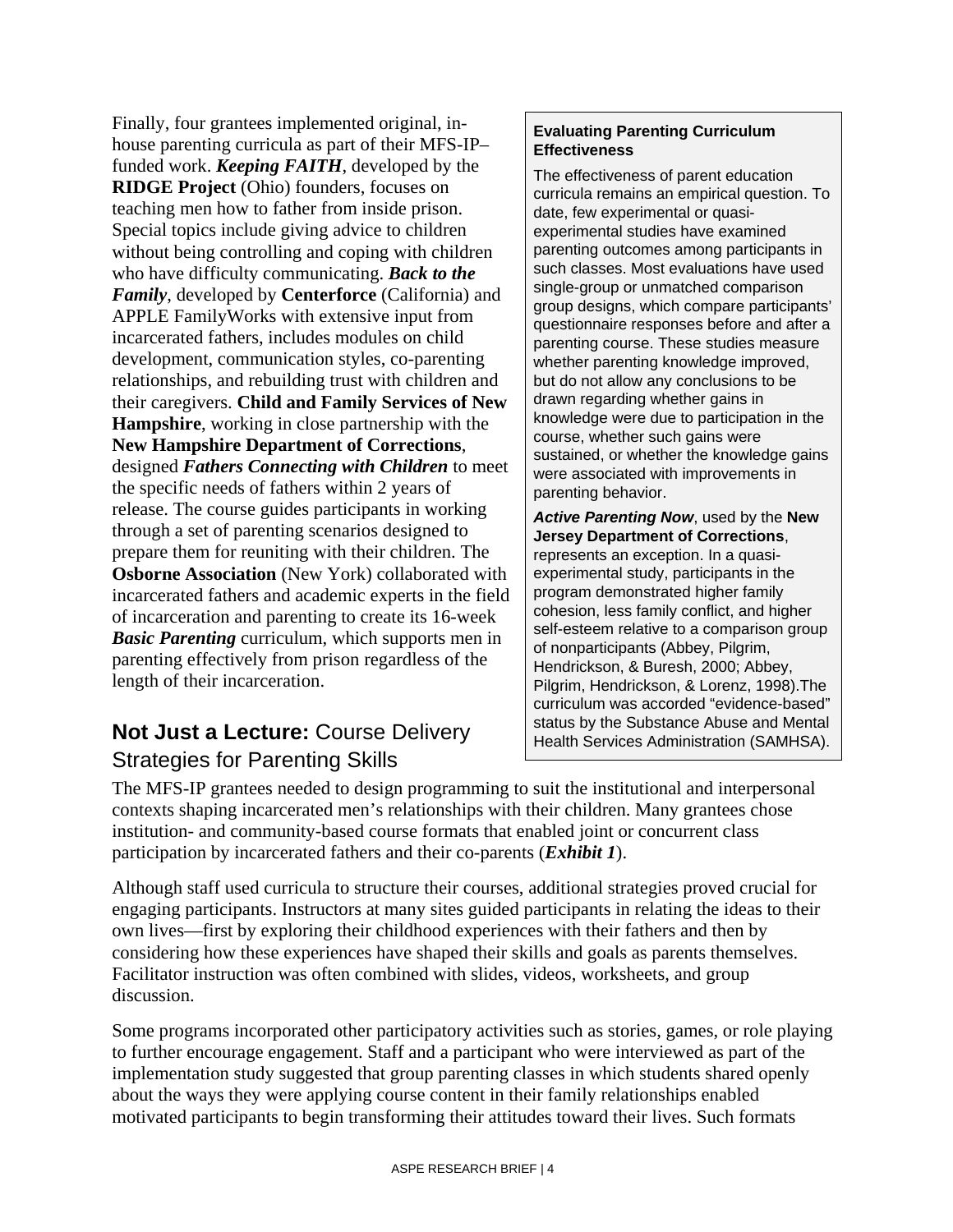gave men the opportunity to hear themselves and their classmates repeatedly articulate new ways of thinking about family relationships, while building connections with other incarcerated men who shared the goal of changing their parenting.

Instructor reputation, personality, and ability to relate to class enrollees affected participation. Interviewees at several sites emphasized the powerful influence of familiarity with and trust in the course instructor. At some sites, it was also seen as preferable for the instructor to have overcome parenting challenges similar to the ones faced by the students, or to be perceived as outside of the prison authority structure. Some sites, including **Centerforce** (California), **Child and Family Services of New Hampshire/New Hampshire Department of Corrections**, and the **Osborne Association** (New York), helped to address this need by recruiting peer educators to assist in delivering or even developing their parenting curricula. These educators, typically incarcerated fathers who had graduated from a prior course and been trained as peer leaders, served as role models and helped participants apply the course content to their own lives.

#### **Family Context:** The Importance of the Co-parent

Parenting programs serving incarcerated fathers encounter the reality that children's mothers (or caregivers) often serve as gatekeepers, mediating contact between fathers and children. Poehlmann (2005) found that the quality of relationships between incarcerated parents and their children's caregivers exerted a strong influence on frequency of parent-child contact. Addressing such co-parenting relationships is important because research has shown that coparenting marked by high cooperation and low conflict is associated with greater relationship quality and stability between parents and with better child outcomes (Rosenberg & Wilcox, 2006). Thus, to be effective, parenting supports for incarcerated men need to address the coparenting relationship.

One unique aspect of MSF-IP programs is their strong focus on co-parenting. In addition to some grantees involving the co-parent in parenting skills components, all grantees offered family strengthening and relationship-building services that involved a co-parent or a committed romantic partner with whom the father shared parenting responsibility. Such services included relationship and family counseling, support groups, relationship education, mentoring and coaching services, family case management, and domestic violence education. Moreover, many grantees offered holistic services to increase the likelihood of successful reentry, including financial and vocational skills training and substance abuse treatment (see *Exhibit 1*).

While program staff had little trouble engaging eligible men in parenting-related programming, they faced many challenges in recruiting the co-parents of their incarcerated male participants. Several approaches proved effective in engaging co-parents in participating in the classes, either jointly or separately, including:

- contacting co-parents persistently and through multiple means;
- emphasizing to each co-parent how participation could benefit the couple's child or children; and
- providing participation supports to co-parents, such as transportation assistance (e.g., gas cards), child care, and meals.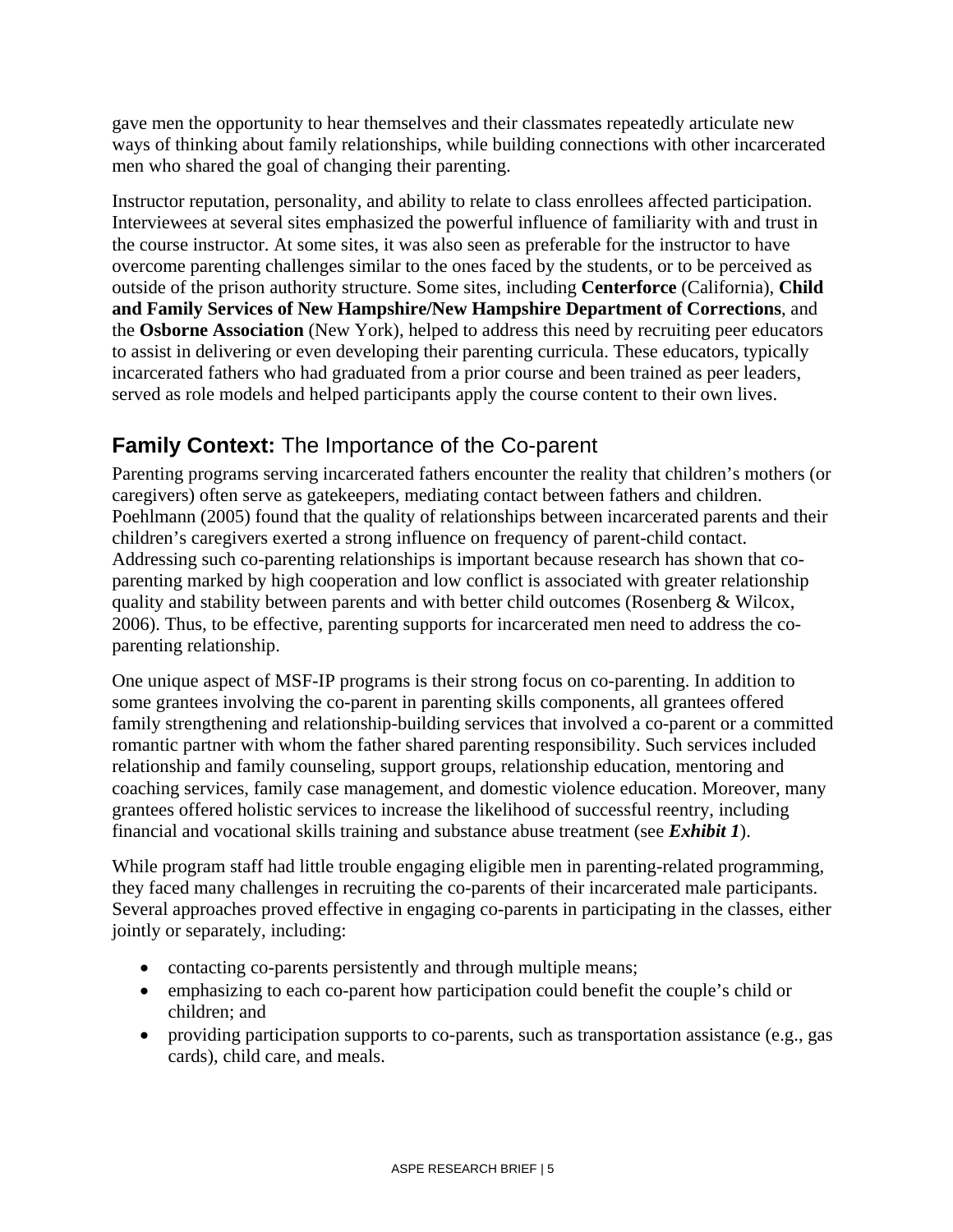#### **Exhibit 1. Family Strengthening Services Provided by MFS Grantees to Enhance Relationship Quality and Family Environment**

| <b>Grantee</b>                      | <b>Parenting Education</b>                        | <b>Other Parenting Services and Supports</b>    |  |  |
|-------------------------------------|---------------------------------------------------|-------------------------------------------------|--|--|
| Centerforce, California             | Curriculum: Back to the Family                    | Relationship education<br>$\bullet$             |  |  |
|                                     | (offered in fathers-only and joint                | Family case management<br>$\bullet$             |  |  |
|                                     | formats)                                          | Family skills mentoring/coaching<br>$\bullet$   |  |  |
| Child and Family Services           | Curricula: Fathers Connecting with                | Relationship education<br>$\bullet$             |  |  |
| of New Hampshire                    | Children, Long Distance Dads (offered             | Family reentry planning<br>$\bullet$            |  |  |
|                                     | to fathers only)                                  | Video visiting<br>$\bullet$                     |  |  |
| Indiana Department of<br>Correction | Curriculum: 24/7 Dad (offered to<br>fathers only) | Relationship education<br>$\bullet$             |  |  |
| <b>Lutheran Social Services</b>     | Curriculum: Long Distance Dads                    | Relationship education<br>$\bullet$             |  |  |
| of South Dakota                     | (offered to fathers only)                         | Family case management<br>$\bullet$             |  |  |
|                                     |                                                   | Domestic violence education<br>$\bullet$        |  |  |
|                                     |                                                   | Video diaries<br>$\bullet$                      |  |  |
| Maryland Department of              | Curriculum: InsideOut Dad (offered to             | Relationship education<br>$\bullet$             |  |  |
| <b>Human Resources</b>              | fathers only)                                     | Domestic violence education<br>$\bullet$        |  |  |
|                                     |                                                   | Support groups<br>$\bullet$                     |  |  |
|                                     |                                                   | Case management<br>$\bullet$                    |  |  |
|                                     |                                                   | Employment assistance<br>$\bullet$              |  |  |
| Council on Crime and                | Curriculum: Families in Focus (offered            | Relationship education<br>$\bullet$             |  |  |
| Justice, Minnesota                  | to fathers and co-parents separately)             | Family case management<br>$\bullet$             |  |  |
|                                     |                                                   | Support groups<br>$\bullet$                     |  |  |
|                                     |                                                   | Relationship and family counseling<br>$\bullet$ |  |  |
|                                     |                                                   | Financial skills building<br>$\bullet$          |  |  |
|                                     |                                                   | Employment assistance<br>$\bullet$              |  |  |
|                                     |                                                   | Housing placement assistance<br>$\bullet$       |  |  |
| New Jersey Department of            | Curriculum: Active Parenting Now                  | Relationship education<br>$\bullet$             |  |  |
| Corrections                         | (offered jointly to fathers and co-               | Family case management<br>$\bullet$             |  |  |
|                                     | parents)                                          | Financial skills building<br>$\bullet$          |  |  |
|                                     |                                                   | Substance abuse treatment<br>$\bullet$          |  |  |
| Oakland Livingston                  | Curricula: Caring for My Family                   | $\bullet$<br>Relationship education             |  |  |
| Human Service Agency,               | (offered to fathers only) and Love and            | Support groups<br>$\bullet$                     |  |  |
| Michigan                            | Logic (offered jointly to fathers and             | Family reunification planning<br>$\bullet$      |  |  |
|                                     | co-parents)                                       | Case management<br>$\bullet$                    |  |  |
|                                     |                                                   | Crisis intervention<br>$\bullet$                |  |  |
| Osborne Association, New            | Curriculum: Basic Parenting (offered              | Relationship education<br>$\bullet$             |  |  |
| York                                | to fathers only)                                  | Relationship and family counseling<br>$\bullet$ |  |  |
|                                     |                                                   | Family skills mentoring/coaching<br>$\bullet$   |  |  |
| Shelby County Division of           | Curriculum: InsideOut Dad (offered to             | Relationship education<br>$\bullet$             |  |  |
| Corrections, Tennessee              | fathers only)                                     | Family group conferencing<br>$\bullet$          |  |  |
|                                     |                                                   | Domestic violence education<br>$\bullet$        |  |  |
|                                     |                                                   | Financial skills building<br>$\bullet$          |  |  |
|                                     |                                                   | Employment assistance<br>$\bullet$              |  |  |
|                                     |                                                   | Case management<br>$\bullet$                    |  |  |
| The RIDGE Project, Ohio             | Curriculum: Keeping FAITH (offered                | Relationship education<br>$\bullet$             |  |  |
|                                     | to fathers only)                                  | Support groups<br>$\bullet$                     |  |  |
|                                     |                                                   | Family skills mentoring/coaching<br>$\bullet$   |  |  |

In some cases, grantees leveraged the popularity of men-only parenting classes as a "gateway" to engage men and their partners in other services oriented toward relationship strengthening and family support. Staff from **Child and Family Services of New Hampshire**/**New**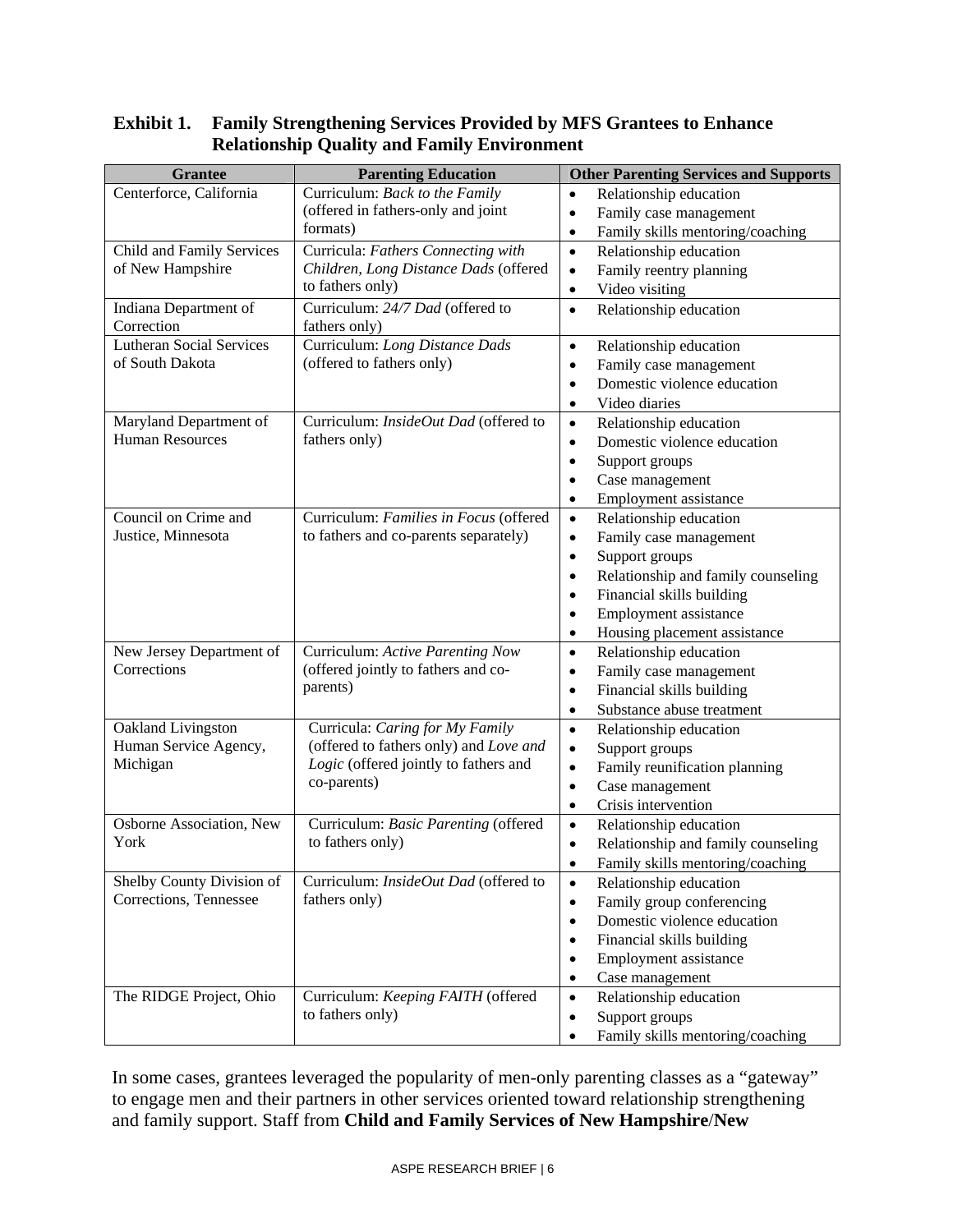**Hampshire Department of Corrections** noted that incarcerated men who might otherwise be resistant to family programs were often drawn to participate in parenting classes. After instructors established trust and rapport with fathers, they succeeded in introducing men to the idea of improving their co-parenting relationships. Once engaged, participants reported particular interest in course material related to parent-to-parent communication and co-parenting with former romantic partners. Staff believed that men were strongly motivated by the desire to improve their communication skills for the ultimate benefit of their children. Service providers at other MFS-IP sites speculated that approaching fathers and partners early in the father's incarceration term, when family relationships might still be relatively intact, also eased recruitment.

### **From Classroom to Contact:** Facilitating Father-Child Visitation

In addition to classroom-based parenting education, many MFS-IP programs supported parents' direct involvement with their children. Separation is a central challenge for children of incarcerated fathers, who are typically away from the confined parent much longer than children of incarcerated mothers (Parke & Clarke-Stewart, 2003). Researchers have proposed that quality and frequency of parent-child contact during the incarceration might moderate negative child outcomes (Arditti, 2005; Johnson, 2006; Poehlmann, 2005). Initial findings suggest greater compliance with child support post-release, lower parenting stress, and more adaptive child behavior after visitation between a child and an incarcerated father (Landreth & Lobaugh, 1998).

Still, incarcerated fathers appear less likely than incarcerated mothers to maintain contact with their children (Hairston, Rollin, & Jo, 2004). An analysis by the Bureau of Justice Statistics found that 30% of fathers incarcerated in state prisons had some form of contact with their children every week (most often by mail), whereas 22% had never had any contact with their children during their incarceration. Fifty-nine percent of fathers in state prisons reported that they had never had a personal visit with their children during their incarceration (Glaze & Maruschak, 2008). Likewise, Day, Acock, Bahr, and Arditti (2005) estimated that two-thirds of fathers never participated in a personal visit with their children while incarcerated.

Fathers in the MFS-IP longitudinal impact study report various types and degrees of contact with their children. *Exhibit 2* describes preliminary frequencies of personal visits, telephone calls, and mail communication. These statistics are based on baseline data from 548 incarcerated fathers and their 548 spouses or committed partners, representing 35.2% of the total couples

whom researchers plan to recruit during 3 years of baseline enrollment. The majority of fathers did report contact with their children through mail and telephone, although most did not receive visitation. Frequency of current contact varied widely by study site, particularly for personal visits: for example, 20% of

| Exhibit 2. | <b>Frequency of Father-Child Contact Among</b> |
|------------|------------------------------------------------|
|            | <b>Participants in the MFS Impact Study</b>    |

|                                          | <b>Father Report</b> | <b>Co-parent</b><br><b>Report</b> |
|------------------------------------------|----------------------|-----------------------------------|
| Ever talks on the phone with child       | 75%                  | 74%                               |
| Ever sends mail to child                 | 84%                  | 81%                               |
| Ever receives mail from child            | 67%                  | 70%                               |
| Ever receives photos of child            | 93%                  | 88%                               |
| Ever receives personal visits from child | 62%                  | 64%                               |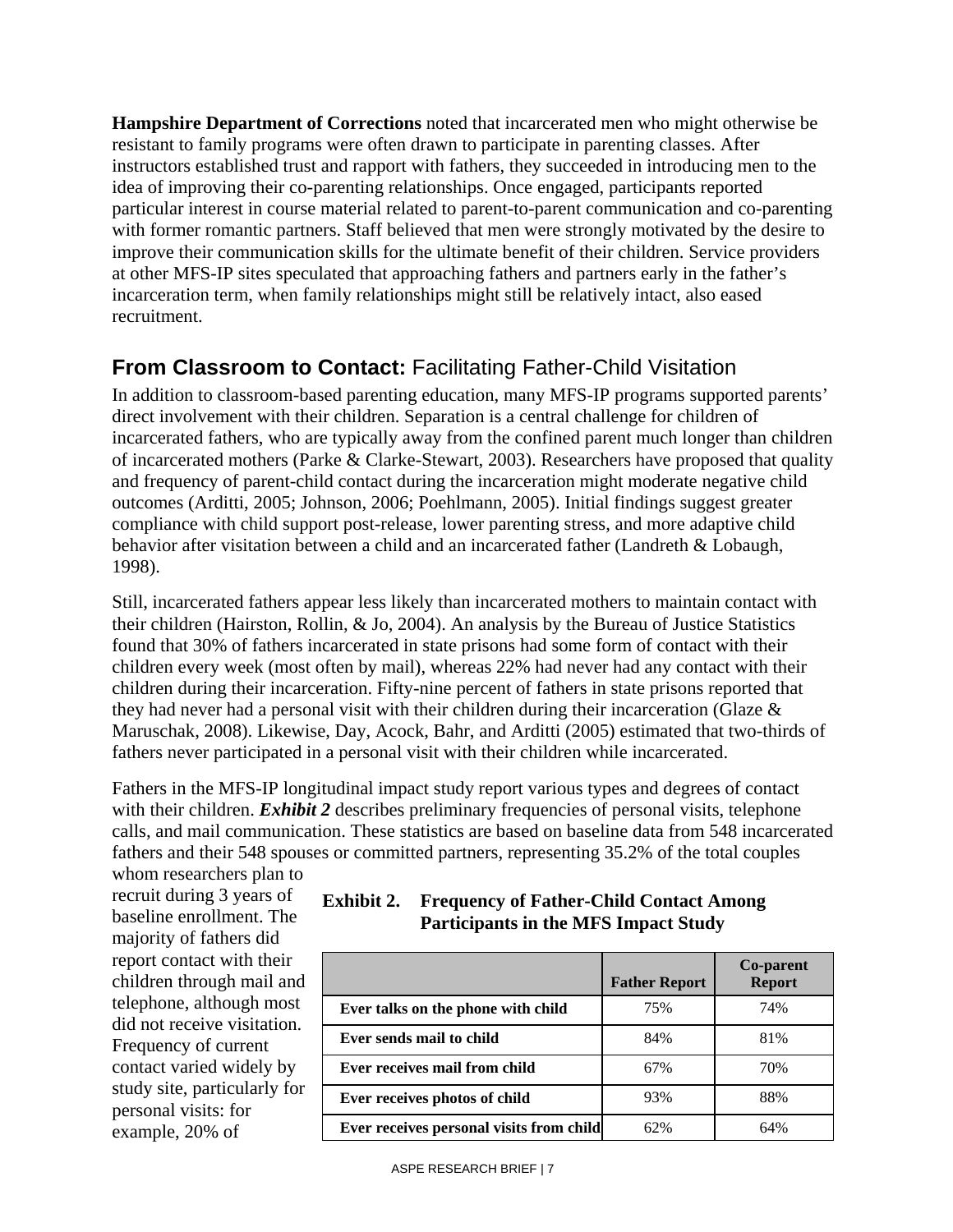incarcerated fathers in Minnesota reported receiving personal visits from their children, compared with 71% of fathers in New York. Research documents numerous barriers to parentchild contact during incarceration, including transportation issues and distance to the prison, caregiver work schedules, the high cost of telephone calls, and unfriendly visitation practices at correctional facilities (Hairston, 2001). In our study, the top barriers to contact reported by fathers were that the distance to the prison (or other transportation issues) made it difficult for the children's caregivers to bring them for visits, and telephone calls were too expensive or telephone access was lacking.

As discussed below, MFS-IP staff helped participants to navigate successful visitation with their children by providing logistical support, offering enhanced visitation venues for families, and guiding parents in structured parent-child activities. Such program components were intended to facilitate visitation and to improve the atmosphere in which fathers and children interacted.

### *Visitation Support*

Families seeking to maintain contact during a father's incarceration encounter bureaucratic and practical challenges. First, they must comply with all correctional facility requirements governing child visitation. For the incarcerated parent, this typically includes requesting that the child and caregiver be added to approved visitor logs as well as avoiding personal disciplinary violations. For the visiting co-parent, this includes submitting all visitor documentation required for admittance and passing background checks (sometimes impossible for partners or co-parents with a criminal history). Second, families must make logistical arrangements for the visit, including planning a trip during approved visiting hours, arranging transportation, securing child care for any nonvisiting children, and obtaining food and other supplies for travel and time at the correctional facility. To assist with these challenges, MFS-IP grantees have implemented several innovative strategies. For example, MFS-IP–funded case managers working in the **New Jersey Department of Corrections** supported parents in navigating the hurdles that might otherwise prevent them from bringing children for visits with their fathers. Case managers worked individually with each family, contacting co-parents or caregivers to help them make

arrangements for visitation and to assist them in obtaining and submitting the documentation required by facilities in order to bring a child for visitation. Other grantees, such as the **Council on Crime and Justice** (Minnesota) and the **RIDGE Project** (Ohio), supported visitation by defraying the cost of prison visits for children and their caregivers.

#### **Defraying the Cost of Visitation: The RIDGE Project (Defiance, OH)**

The **RIDGE Project** offered visitation support to its participants as a way of rewarding attendance at parenting and relationship education classes and encouraging family communication and contact. The program reimbursed co-parents who participated in family strengthening services for transportation and food expenses associated with prison visitation, up to a maximum of \$50 per co-parent.

# *Child-Friendly Settings*

Staff at various grantee agencies asserted that the creation of special visitation areas facilitated easier, less strained interactions between incarcerated parents and their children. Unlike traditional prison visitation areas, child-friendly visitation centers may be furnished with toys, child-sized furniture, and playful, inviting décor. Efforts to create such centers can be hindered by facility policies and regulations: driven by security needs, correctional administrators typically restrict which areas of the facilities can accommodate visits and what kinds of activities are allowable. To build successful visitation programs, grantees worked closely with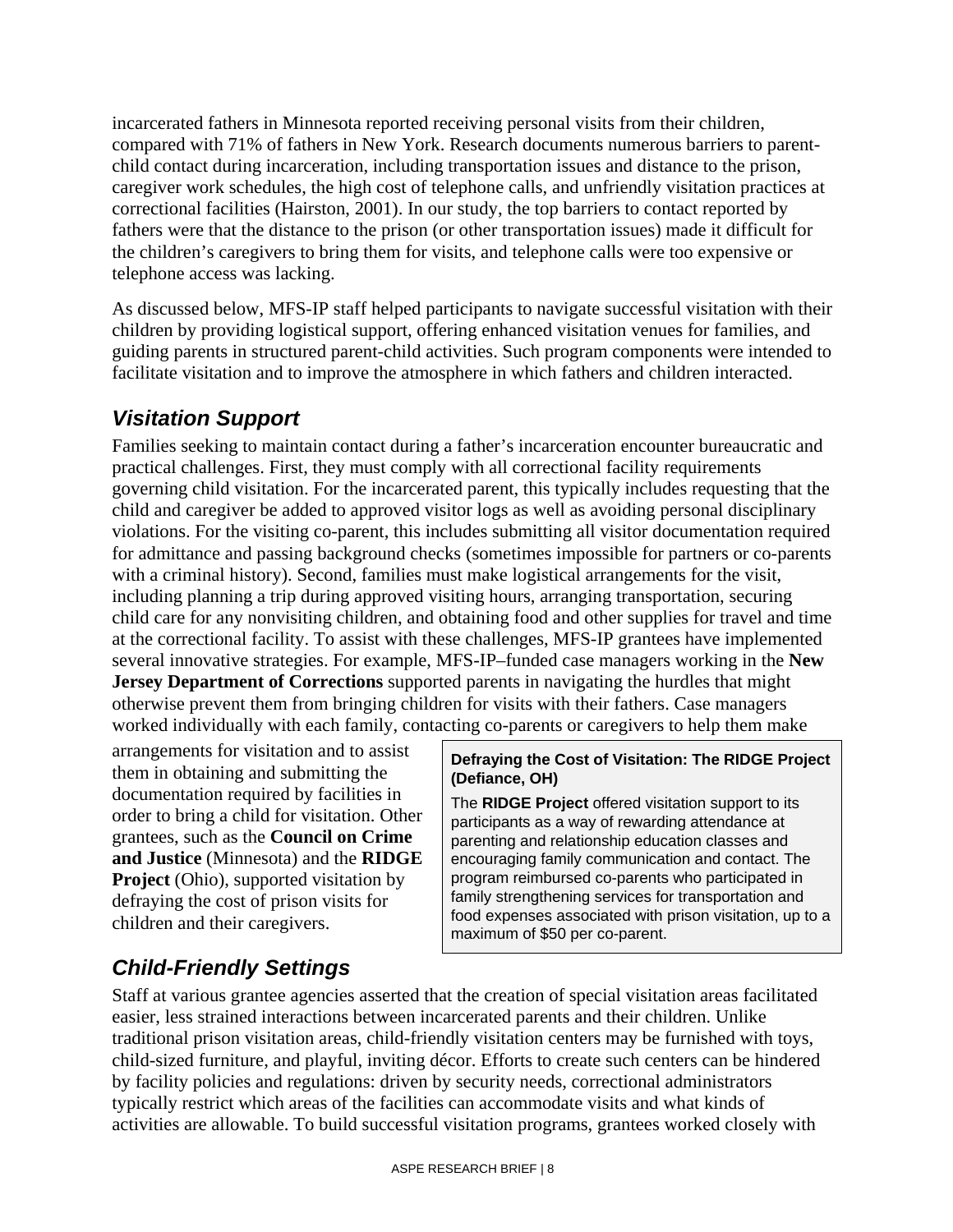facility staff to address these security concerns and identify available space. Unlike other program components that required scheduled use of a shared space, child-friendly visitation required the identification and alteration of a dedicated space within the facility to be used solely for that purpose. For this reason, the successful start-up of a child-friendly visitation component typically required extensive facility buy-in. Parenting programs run from within the correctional system or by nonprofit agencies with very strong, long-term relationships with the correctional system were more likely to successfully create and manage such operations, including the **Osborne Association** (New York), **Child and Family Services of New Hampshire/New Hampshire Department of Corrections**, and the **Shelby County Division of Corrections** (Tennessee). Such extensive efforts were not always necessary, however, to take small steps toward comfortable accommodations for children. For example, the **New Jersey Department of Corrections** helped make it possible for co-parents to bring their children with them to facility-based parenting classes by obtaining children's books and coloring supplies for the rooms in which courses were conducted.

#### *Structured Visitation Activities*

Three MFS-IP programs, the **Osborne Association** (New York), **Child and Family Services of New Hampshire/New Hampshire Department of Corrections**, and the **Shelby County Division of Corrections** (Tennessee), used parent-child visitation as an opportunity to actively support participants in cultivating new parenting skills. These semi-structured efforts included providing family meals, marking holidays and birthdays with special activities, conducting joint skills-building activities with fathers and children, and devoting parts of visitation time to group conversations or games. In addition, the **Osborne Association** hired graduates of their correctional facility–based parenting classes to staff their child-friendly visitation areas. These men served as informal mentors, available to answer questions from other fathers or visiting children and to encourage positive parent-child interaction.

#### **Supporting Parenting Skills in Action: The Osborne Association (Brooklyn, NY)**

The **Osborne Association** worked with correctional facility administrators to establish Children's Centers at several New York State prisons. At these specially equipped centers, parents and children could participate together in skills-building sessions. The 15–30 minute semi-structured sessions offered by Osborne allowed fathers to practice the parenting skills they learned in the agency's parenting course, interact directly with their children, and receive feedback and parenting support from experienced fathers.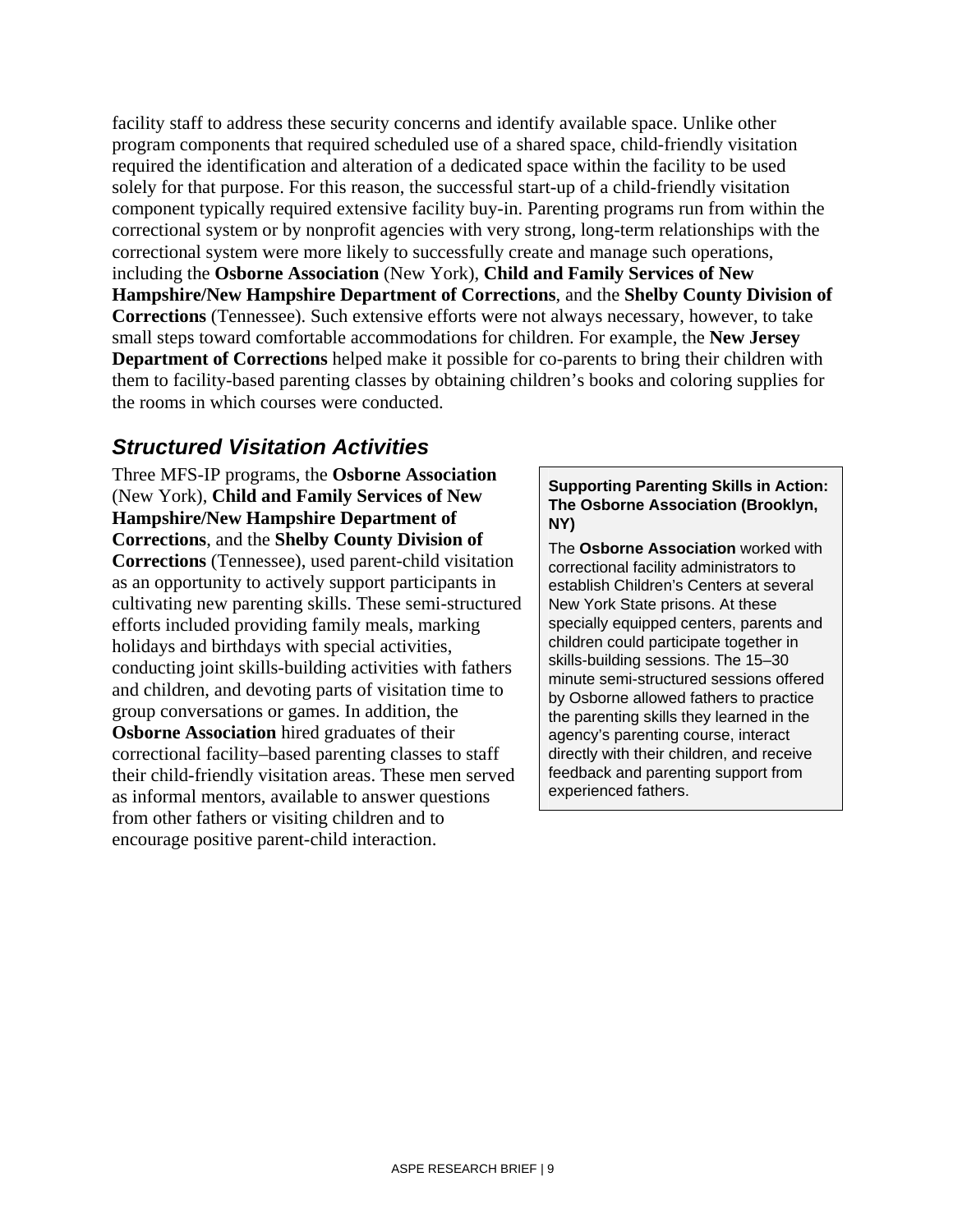The **Shelby County Division of Corrections** (Tennessee) reported combining one-on-one and group activities for fathers and their children with concurrent activities for co-parents or

caregivers (see schedule at right). Families were invited to participate in these special visits approximately once a week from the time the family enrolled in programming until the father's release. In addition to these semistructured activities, the program offered each family up to two family group conferencing sessions facilitated by a program staff member. During these highly structured sessions, incarcerated participants could meet with significant family members such as their parents, spouses or romantic

#### **Involving Co-parents and Caregivers: Shelby County Division of Corrections (Memphis, TN)**

A typical child-friendly visit lasted up to three hours and included the following activities for fathers, children, and coparents in the prison's dedicated child-friendly visitation area:

- A 30-minute dinner provided by the program for fathers, coparents, and their children;
- An optional relationship education class offered jointly to fathers and co-parents, during which visiting children engaged in supervised play activities with program staff; and
- Up to 90 minutes of father-child visitation, during which coparents participated in activities in an adjacent room, such as guest lectures on domestic violence and literacy from community advocates.

partners, and co-parents of their children to discuss expectations, fears, and hopes related to reentry, according to a predetermined list of important life domains. Implemented by other grantees in slightly different formats (including long-distance videoconference), these structured conversations provided an opportunity for families to overcome fears, generate realistic expectations, and plan collaboratively for a successful return to the community.

# **Getting Creative:** Innovative Supports for Father-Child Relationships

In addition to supporting in-person contact, programs undertook a host of other creative strategies to help families supplement in-person visits and increase the level of connectedness between fathers and their children. These included components of programming offered to



participants, as well as special incentives to participation. **Child and Family Services of New Hampshire**/**New Hampshire Department of Corrections** offered video visiting, encouraging all fathers who completed the prerequisite parenting course to participate. Families could participate in these visits from their homes or, for those without high-speed Internet capabilities, from one of several satellite offices located throughout the state. In addition, the program offered fathers the chance to create storybook audiotapes for their children. Fathers recorded stories and other positive messages on the tapes, which were

sent home to their children. In a similar effort, **Lutheran Social Services of South Dakota**  partnered with the education division of the South Dakota Department of Corrections to give fathers enrolled in relationship education classes the opportunity to create video diaries for their children. Men were provided with a free or subsidized DVD and the chance to record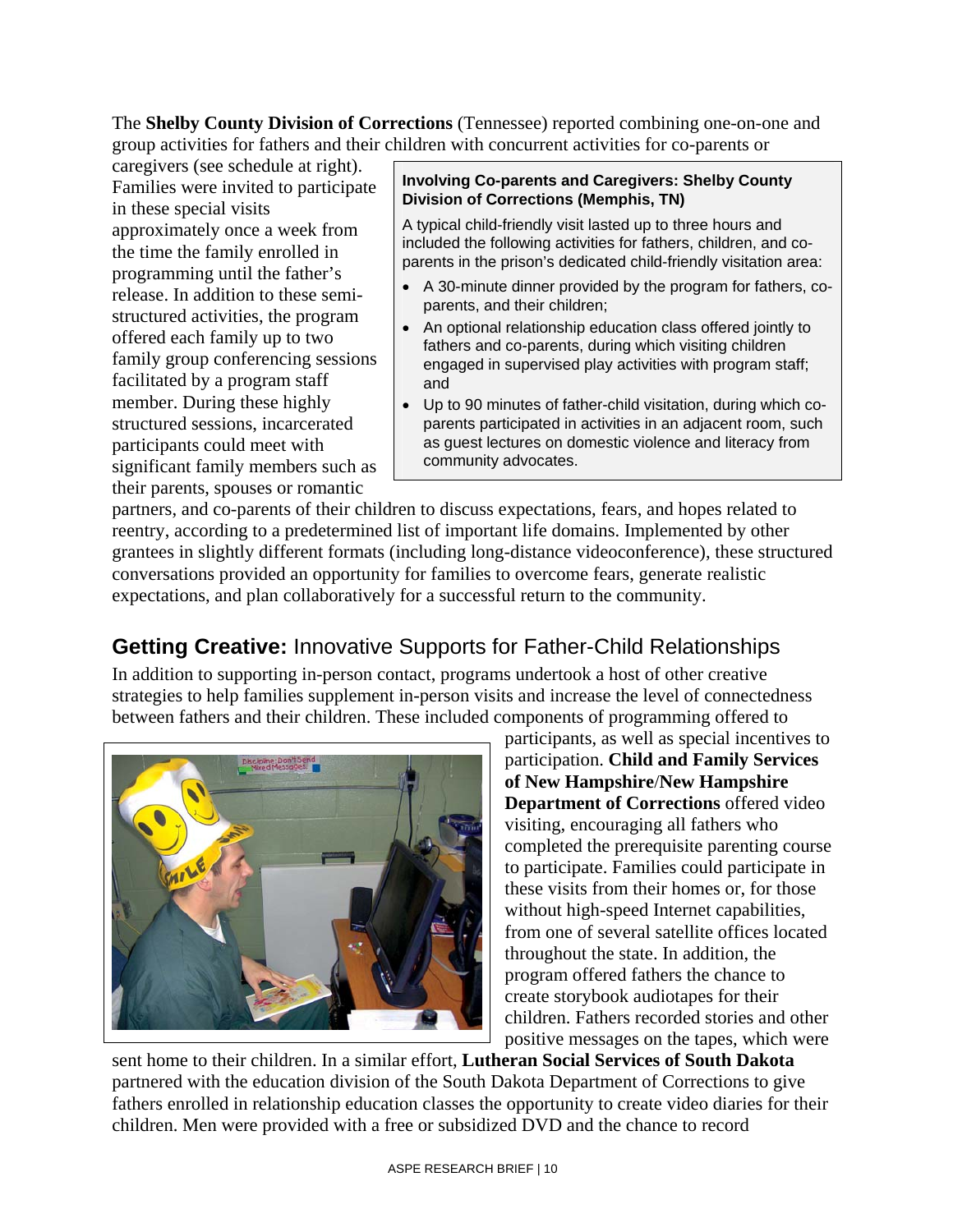themselves doing something special for their children, such as reading a book, reading a letter, or playing a musical instrument. The DVDs were then mailed home to participants' children.

The **RIDGE Project** (Ohio) encouraged letter-writing and telephone communication by providing its participants with subsidized telephone calls and letter-writing supplies. The **Shelby County Division of Corrections** (Tennessee) provided child-oriented incentives to encourage caregiver participation in its family strengthening program. Participating co-parents received a \$10 gas card to defray the costs of each child-friendly visit in which they participated. Those who completed the relationship education course received a \$50 school uniform voucher for their children.

### **Summary:** New Perspectives on Parenting Support for Incarcerated Fathers and Their Families

Families involved in the criminal justice system face overwhelming challenges. Yet research suggests that these families can benefit from additional support (Hairston, 1988, 1991). Directing resources toward programmatic and policy initiatives that support vulnerable families during incarceration and through reentry offers a potentially powerful strategy for reducing recidivism (Visher & Travis, 2003) and possibly generational effects attributable to incarceration (Roettger, 2009).

This brief highlights approaches to supporting incarcerated and reentering fathers in strengthening their parenting and co-parenting relationships. MFS-IP grantees employed varied and comprehensive strategies, including parenting skills training, relationship building and coparenting support, child-friendly visitation, enhanced communication (e.g., video diaries, letter writing), and auxiliary services including case management and vocational training. They aimed not just to increase father-child contact but to improve the long-term quality of family relationships by teaching skills important for family functioning and providing opportunities to practice these skills. Although numerous barriers exist, grantees were able to successfully implement these services, and a rigorous evaluation is currently underway to assess their effectiveness. This evaluation will help to identify relationship-strengthening strategies that can be successfully delivered within the constraints of the correctional system; assess the effectiveness of such programs on family functioning, relationship quality and stability, and recidivism; and make recommendations for how these programs can be integrated and sustained with the correctional system.

#### **References**

- Abbey, A., Pilgrim, C., Hendrickson, P., & Buresh, S. (2000). Evaluation of a family-based substance abuse prevention program targeted for the middle school years. *Journal of Drug Education, 30,* 213–228.
- Arditti, J. A. (2005). Families and incarceration: An ecological approach. *Families in Society: Journal of Contemporary Social Services*, *86,* 251–260.
- Bronte-Tinkew, J., Carrano, J., Allen, T., Bowie, L., Mbawa, K., & Matthews, G. (2007). *Elements of promising practice for fatherhood programs: Evidence-based research findings on programs for fathers*. Report for National Responsible Fatherhood Clearinghouse.
- Day, R., Acock, A., Bahr, S., & Arditti, J. (2005). Incarcerated fathers returning home to children and families: Introduction to the special issue and a primer on doing research with men in prison. *Fathering*, *3,* 183–200.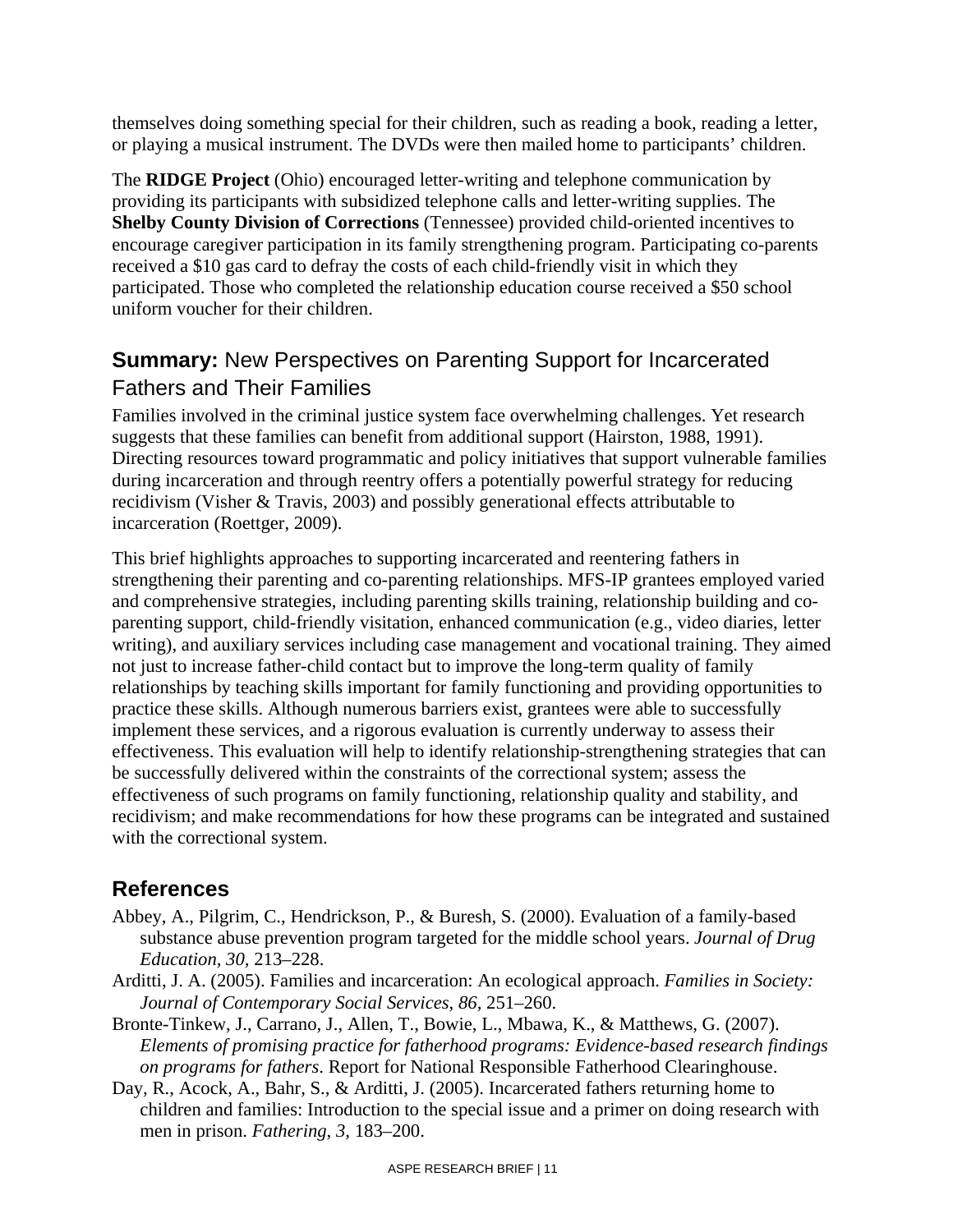- Glaze, L. E., & Maruschak, L. M. (2008). Parents in prison and their minor children. *Bureau of Justice Statistics Special Report.* Washington, DC: U.S. Department of Justice, Office of Justice Programs, Bureau of Justice Statistics.
- Hairston, C. F. (1988). Family ties during imprisonment: Do they influence future criminal activity? *Federal Probation, 52*(1), 48–52.
- Hairston, C. F. (1991). Family ties during imprisonment: Important to whom and for what? *Journal of Sociology and Social Welfare*, *XVIII*(1), 87–104.
- Hairston, C. F. (2001). Fathers in prison: Responsible fatherhood and responsible public policies. *Marriage and Family Review*, *32,* 111–126.
- Hairston, C. F., Rollin, J., & Jo, H. (2004). *Family connections during imprisonment and prisoners' community reentry.* Chicago, IL: University of Chicago.
- Harrison, K. (1997). Parental training for incarcerated fathers: Effects on attitudes, self-esteem, and children's self-perception. *Journal of Social Psychology, 137,* 588–593.
- Johnson, E. (2006). Youth with incarcerated parents: An introduction to the issues. *The Prevention Researcher, 13*(2), 1–6.
- Landreth, G. L., & Lobaugh, A. F. (1998). Filial therapy with incarcerated fathers: Effects on parental acceptance of child, parental stress, and child adjustment. *Journal of Counseling and Development, 76,* 157–165.
- Mbwana, K., Terzian, M., & Moore, K.A. (2009, December). *What works for parent involvement programs for children: Lessons from experimental evaluations of social interventions* (Child Trends Fact Sheet No. 2009-47). Washington, DC: Child Trends.
- Mumola, C. (2000). Incarcerated parents and their children. *Bureau of Justice Statistics Special Report.* Washington, DC: U.S. Department of Justice, Office of Justice Programs, Bureau of Justice Statistics.
- Parke, R. D., & Clarke-Stewart, K. A. (2001). Effects of parental incarceration on young children. Prepared for the *From Prison to Home: The Effect of Incarceration and Reentry on Children, Families and Communities Conference (January 30–31, 2002)*. Washington, DC: U.S. Department of Health and Human Services, The Urban Institute.
- Parke, R. S., & Clarke-Stewart, K. A. (2003). The effects of parental incarceration on children: Perspectives, promises and policies. In J. Travis & M. Waul (Eds.), *Prisoners once removed* (pp. 189–232). Washington, DC: The Urban Institute Press.
- Pilgrim, C., Abbey, A., Hendrickson, P., & Lorenz, S. (1998). Implementation and impact of a family-based substance abuse prevention program in rural communities. *The Journal of Primary Prevention, 18,* 341–361.
- Poehlmann, J. (2005). Incarcerated mothers' contact with children, perceived family relationships, and depressive symptoms. *Journal of Family Psychology, 19,* 350–357.
- Robbers, M. L. P. (2005). Focus on Family and Fatherhood: Lessons from Fairfax County's Responsible Fatherhood Program for Incarcerated Dads. *Justice Policy Journal, (2)*1.
- Roettger, M.E. (2009). Paternal incarceration and adversity in young adulthood. *Corrections Today. 71*(6), 18–20.
- Rosenberg, J., & Wilcox, W.B. (2006). *The importance of fathers in the healthy development of children: The fatherhood manual*. Washington, DC: U.S. Department of Health and Human Services, Administration for Children and Families, Administration on Children, Youth and Families, Children's Bureau, Child Welfare Information Gateway. Available from http://www.childwelfare.gov/
- Skarupski, K. A., Bullock, C. J., Fitch, C., Johnson, A. L., Kelso, L. M., Fox, E. R., et al. (2003). *Outcomes evaluation of the Long Distance Dads© Program*. Harrisburg: Pennsylvania Commission on Crime and Delinquency.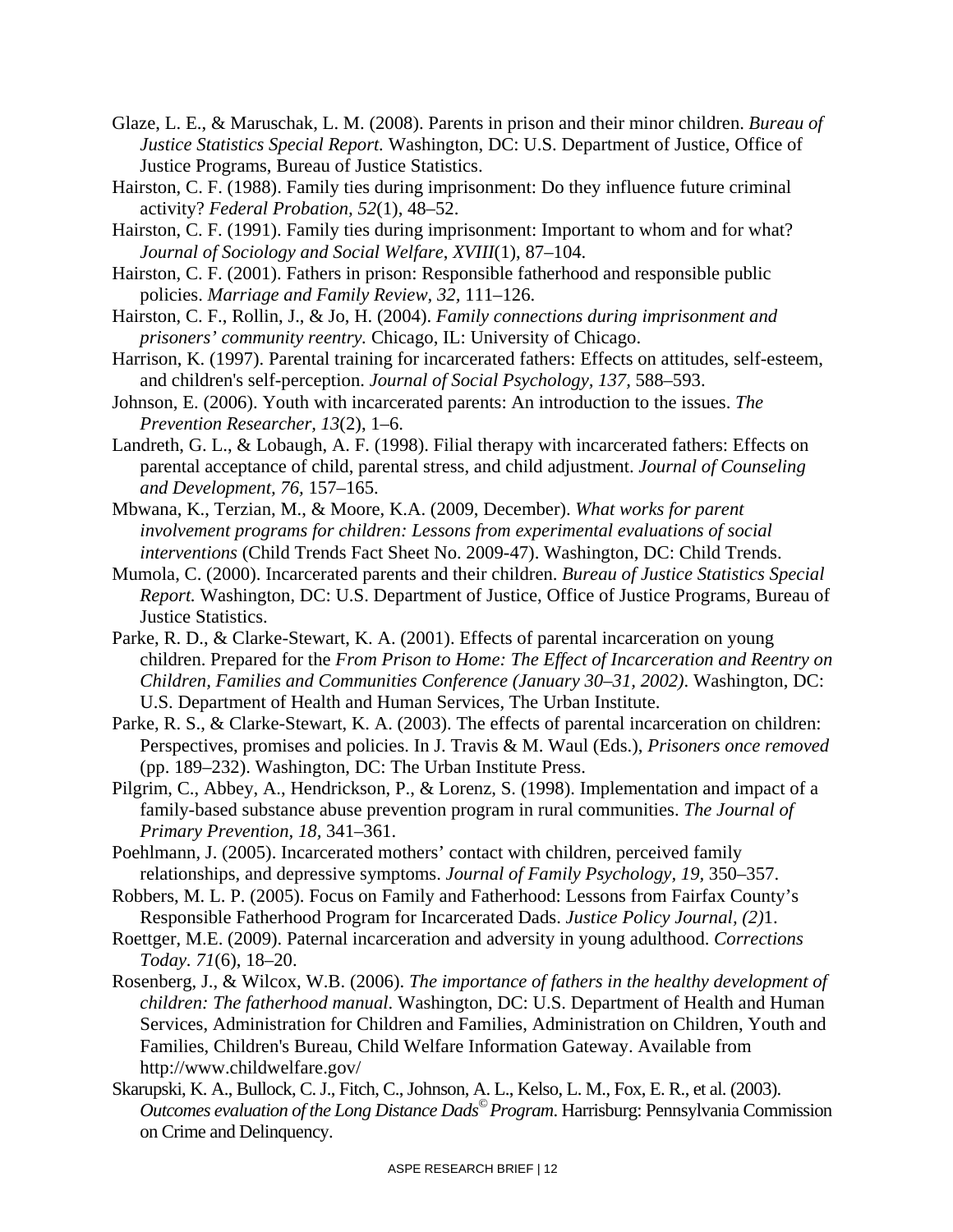Visher, C. A., & Travis, J. (2003). Transitions from prison to community: Understanding individual pathways. *Annual Review of Sociology, 29,* 89–113.

#### **National Evaluation of MFS-IP Programs**

Funded by the HHS Office of the Assistant Secretary for Planning and Evaluation (ASPE) and the Office of Family Assistance (OFA), the National Evaluation of Marriage and Family Strengthening Grants for Incarcerated and Reentering Fathers and Their Partners is focused on exploring the effectiveness of relationship and family-strengthening programming in correctional settings.

**Implementation Study**: Yearly implementation interviews will be conducted with each grantee through 2010. As programs mature and more incarcerated participants are released, grantees will gain more experience serving couples during and after release. The implementation evaluation will document insights garnered from grantee efforts to provide post-release supports in the community and navigate couples-based service provision during a period of major relationship transition.

**Impact Study**: Survey data collection with incarcerated men and their partners is currently under way in 5 impact sites selected from among the 12 grantees. Beginning in December 2008, couples participating in MFS-IP programming and a set of similar couples not participating in programming were enrolled in the national impact study and completed the first of three longitudinal surveys designed to collect information about relationship quality, family stability, and reentry outcomes. Baseline data collection is expected to continue on a rolling basis for a total of 3 years, with followup data collection extending another 18 months beyond the final baseline interview.

This brief and other publications related to the MFS-IP evaluation are available from the HHS ASPE website: [http://aspe.hhs.gov/hsp/08/MFS-IP/index.htm.](http://aspe.hhs.gov/hsp/08/MFS-IP/index.htm) A program overview and evaluation summary, as well as links to publications of interest and other web resources, may be found at the national evaluation website, [https://mfs.rti.org](https://mfs.rti.org/).

For additional information about the MFS-IP evaluation, contact Anupa Bir: (781) 434-1708, [abir@rti.org](mailto:abir@rti.org); Christine Lindquist: (919) 485-5706, [lindquist@rti.org](mailto:lindquist@rti.org); or Tasseli McKay: (919) 485- 5747, [tmckay@rti.org](mailto:tmckay@rti.org).